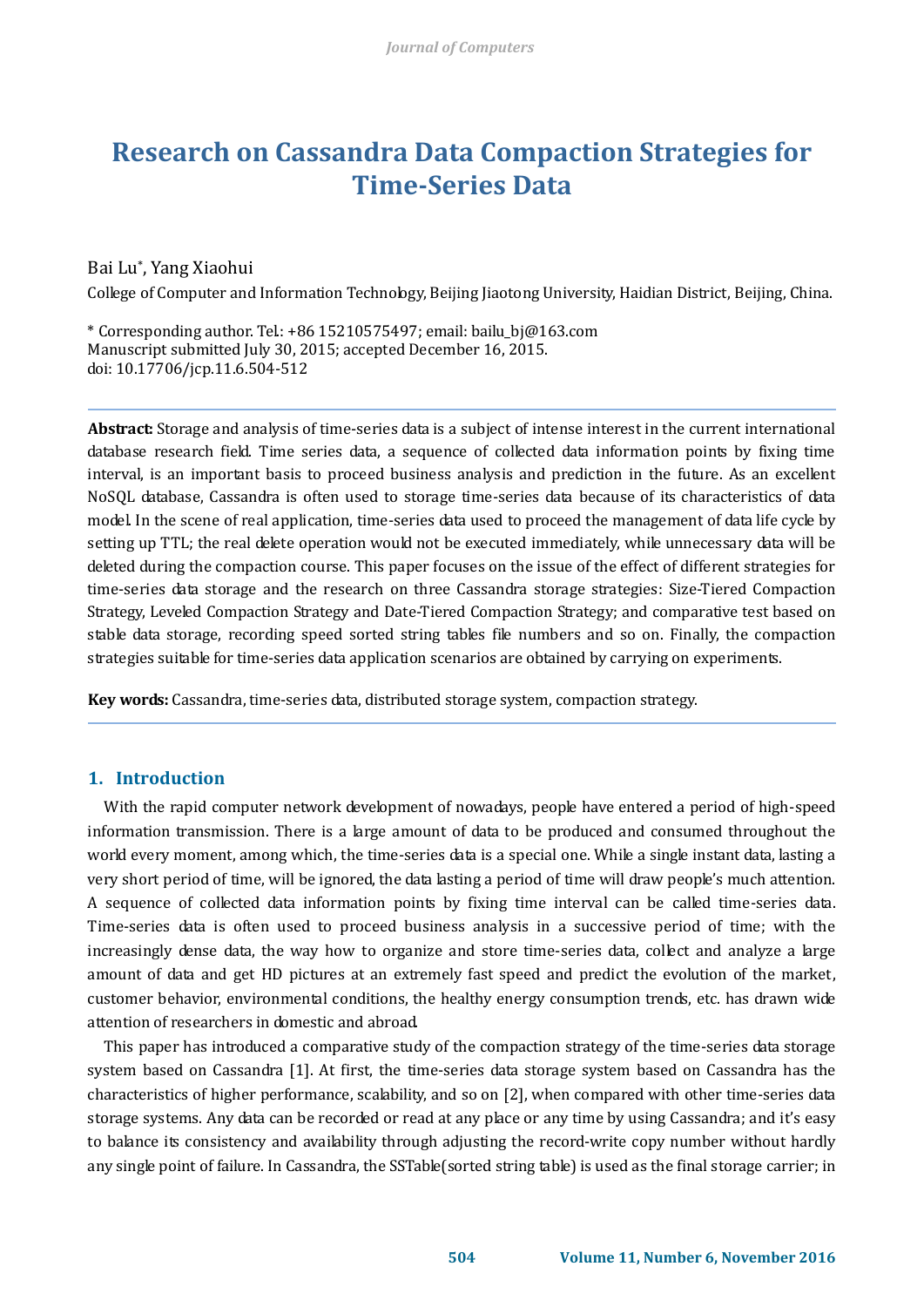order to improve the system performance and reduce the time loss of disk reading and writing, it is only written into a "tombstone" tag during the process of data deletion which is completed when SS Table is being compacted. Cassandra provides a wide range of optional data compaction strategies according to different application scenes; then the difference between different strategies for the time-series data and the strategy selection to make is a problem to be solved urgently. This paper has made experimental comparison according to Cassandra compaction strategies, to explore its effect on distributed storage system from three aspects: the file number under stable state, the final file size, and reading and writing performance.

This paper structure arrangement follows: Section 2 introduces the related methods of time-series data storage; Section 3 introduces Cassandra data model and characteristics; and three compression strategies based on Cassandra are detailed introduced in Section 4. Section 5 introduces related experiment and analysis and Section 6 is the conclusions of this content and work prospect.

## **2. Related Works**

The storage of time-series data is a problem which can be widely studied and applied. Literature [3] points out that the traditional databases are used to store relatively fixed data which is not related to time, unless the time attribute is specified. However, the emerging data applications require the database to support real-time data storage and analysis. The defects of traditional database for storing time-series data have been fully realized, and it has played an incentive role in the time-series data storage related research.

Literature [4] introduces the time-series data storage model and it points out that a time-series data storage model is a sequence of data series organized by data arrival time and may only be used once. However, considering the possible explosive arrival of data, a time-series system is more suitable to be modeled as a sequence of data elements.

Literature [5] introduces characteristics and challenges of time-series data and it points out that the research of analysis and management of stream data is a subject of intense interest in the current international database research field. In the past 30 years, although the traditional database technology has developed rapidly and has been widely used, it is not able to deal with a new kind of data, stream data, generated by the application of network routing, sensor networks, stock analysis, etc. The characteristics of the data stream data is the data's successive arrival, the fast speed and the huge scale.

For the application of Cassandra database in time-series data, the document [6] points out that the use of time-series data for business analysis is not a new type of application, while the way how to collect and analyze massive amounts of data at a terrific speed faces huge challenges. It is of great significance to use a clear temporal image to predict the market's changes and to analyze user's behavior, environmental change, resource consumption, health conditions and so on. In view of the above challenges, Apache Cassandra is a very remarkable NoSQL [7] database and Cassandra data model is very suitable for dealing with the sequence data, without regard to the type and size of the data. When data is written to the Cassandra, the data is written to the disk in sequence. Cassandra will read the data at the cost of the minimum disk drive by looking up through row key and the subsequently range search. So the time-series applies well to this storage mode, the commercial application of Cassandra can quickly find meaningful features from the time-series, and make clear predictions about the future.

## **3. Cassandra and Data Model**

The current time-series data system generally use the processing method based on the schedule of arrival time while dealing with real-time data. With the data files firstly received to a server, analytical process is triggered at a specific time according to the statistical condition of all kinds of data arrival time during a day, frequently polling the original file server, getting data file, parsing and writing.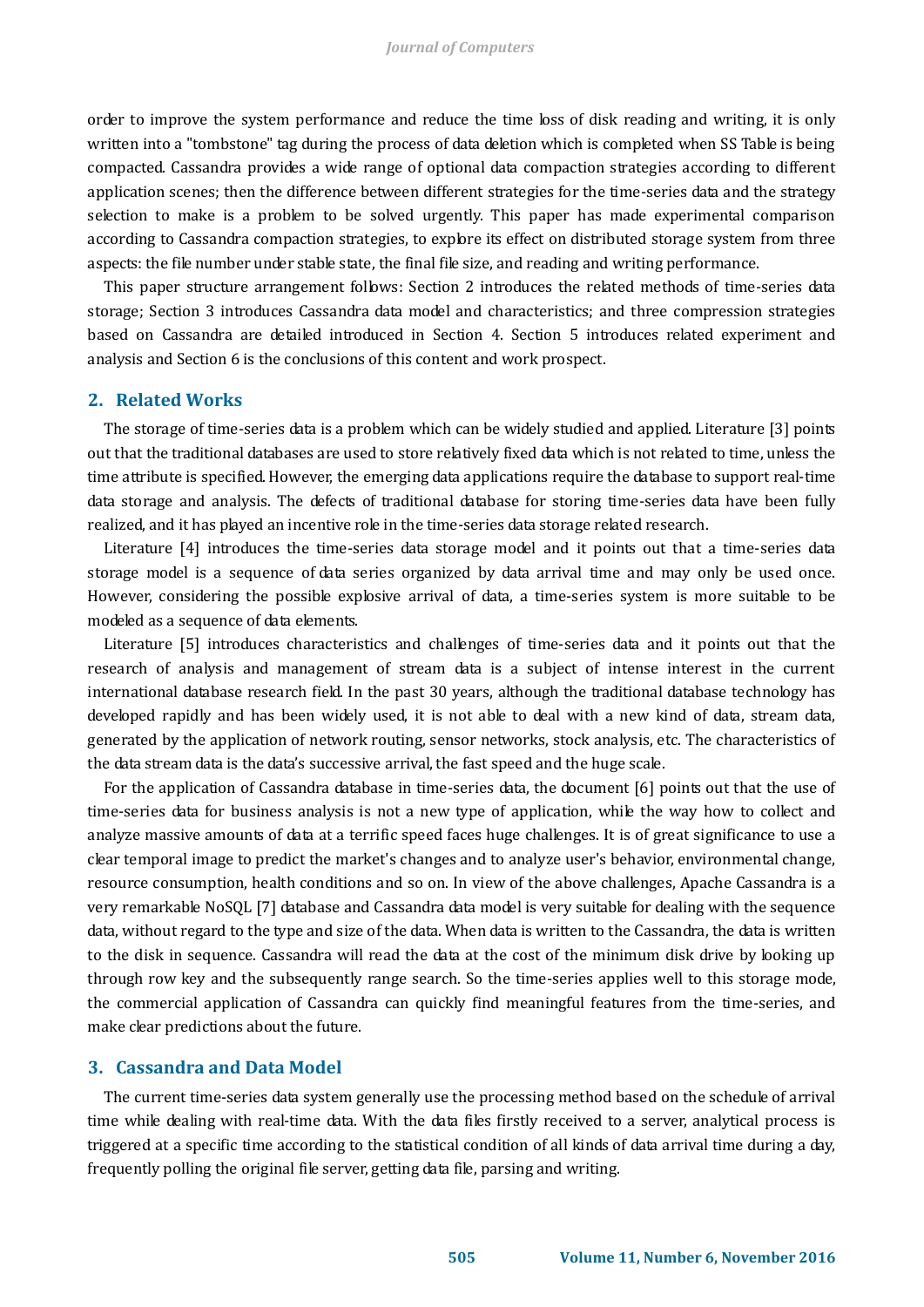The Apache Cassandra is a set of high performance, scalable distributed database management system, which was originally developed by Facebook to store the out-sized data in particular, open source in 2008. Cassandra is absorbed and integrated with the Bigtable [8] from Google which is based on some ideas of the column store and distributed key/value ideas of Dynamo [9].

The Cassandra [10] is P2P distributed storage system, a completely P2P framework based on consistent hashing in fact. The Gossip [11] protocol is used to communicate between nodes, in order to carry out the failure node test and node state transfer. The disaster recovery capability of the system can be guaranteed by the copy of data, ensuring the content of the copy of data on each node for the latest by the inverse entropy and read repair.

The consistency of the Cassandra is flexibly adjustable: its strong consistency can be ensured by specifying consistency level for "ALL" and if you just want the best performance but not consistency, you can specify the consistency level for "ONE". In addition, the deployment and configuration of Cassandra is very simple, and it can be easily applied to large data caching system. In the Cassandra process, Thrift API can be used for read and write of the data operations [12].

During the write operation in Cassandra, data is the first to be written in the CommitLog, and CommitLog is an error recovery mechanism that Cassandra could achieve its persistence. After written to the CommitLog, the data would be written into the memory data structure called memtable, and memtable will eventually be recorded into the disk and placed in a file called SSTable, which cannot be changed. In Cassandra, all of the write operations are proceeded in order, which is also the reason for the outstanding performance of the Cassandra.

In Cassandra, the data will not be deleted immediately when a delete operation is performed. Instead, it will be regarded as an update operation, with a tombstone (a deletion mark) put on the corresponding value. Only when the compaction performed can the data be cleared.

The Bloom filter is used to improve the performance to read of the data from the SSTable in Cassandra, which is an ultra fast, but uncertain algorithm for determining whether a member is from a set [13]. The reason of the method of uncertainty is that Bloom filter may results in "false positive", but not "false negative", that is to say, the judgment to belong to something is not necessarily true and the judgment not to belong to something is certainly not. The Bloom filter maps the values of data sets to a single digit group and concise a large data set to an abstract string. According to the definition, the string will occupy memory space far less than the original data. With Bloom filter located in the memory, the disk access can be reduced when searching for keys, so as to improve the performance.

#### **4. Cassandra Data Compaction Strategies**

The tombstone strategy is used for the write order of Cassandra and deletion which can lead to existence of repeat, obsolete data or data remains to be deleted in SSTable; so there is something to deal with SSTable, re-organizing data, to obtain a better read performance. Such a performance process is called compaction in Cassandra.

With the compaction operation acts on merging the SSTable, data in SSTable will be combined during the process of compaction: keys merged, columns grouped together, tombstone discarded and a new index created. The compaction operation is the process of releasing the space by combining the large accumulation of documents.

In the compaction operation, the combined data is in order, and a new index file will be created for these ordered data. At the same time, these just merged, ordered, indexed data will be written into a separate new SSTable. After the completion of the merger, the old SSTable will be deleted. Another important feature of compaction is to improve the performance by reducing the number of times to locate. For a given key value,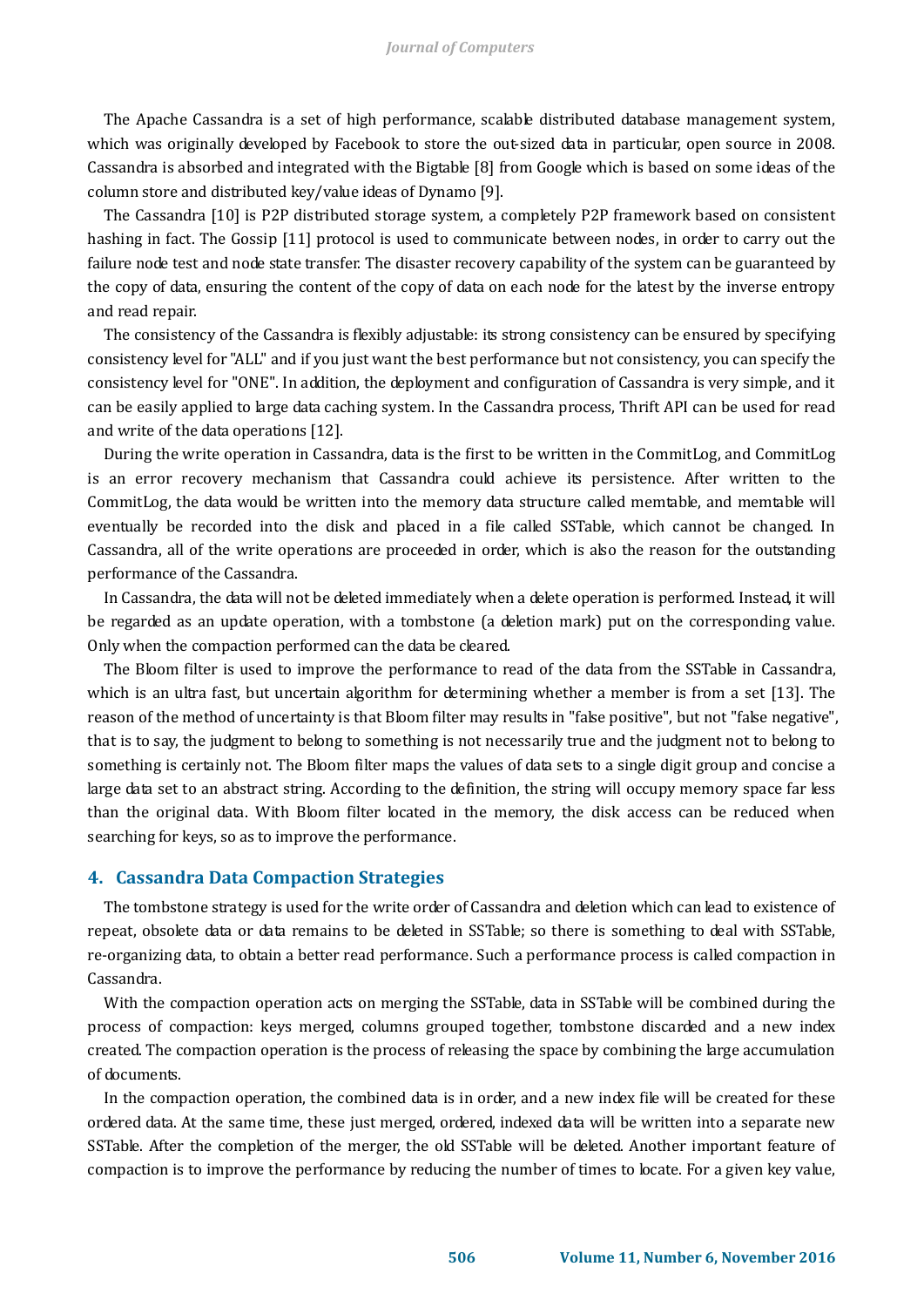the upper limit of the number to find a list of data is determined by the number of SSTable. If a key value was often changed, each changes may be written in the SSTable. With the compaction operation to the SSTable, it is possible to avoid data searching in each SSTable.

There are many kinds of strategies for compaction operation of SSTable, SizeTieredCompactionStrategy is used by default in Cassandra and LeveledCompactionStrategy is added in Cassandra version 1.0, just like LevelDB. The DateTieredCompactionStrategy is introduced into Cassandra version 2.0.11, first proposed by Björn Hegerfors [14] in Spotify, aiming to solve compaction problem for time-series data.

#### **4.1. Size-Tiered Compaction Strategy**

Size-Tiered Compaction Strategy in Cassandra parallels to the compaction method described in papers from Google Bigtable: when similar-sized SSTables reaches a level (the default is 4), they will be merged in Cassandra. As shown in Fig. 1, each of the green blocks represents a SSTable and the arrow indicates the compaction. At the very beginning, the new SSTable is created without doing anything, until the number of SSTable reached 4 and they will be merged together; and this process will continue. Fig. 2 shows the state of the SSTable in this system under the Size-Tiered merged strategy: the longer the green block, the greater the SSTable after a period of time.





Fig. 1. Size-Tiered strategy merger diagram. Fig. 2. Under the Size-Tiered strategy, the system state after a period of time.

The SSTables to be merged together from the Size-Tiered strategy will be combined into the same bucket, with the default number of SSTables cannot be less than 4 and more than 32. And the size of the SSTable cannot be less than the value specified by the min\_sstable\_size parameter (the default is 50MB), otherwise it will be added to a particular bucket.

For the Size-Tiered strategy, it is not suitable for updating or deleting operating frequently works, because it will lead to the existence of a record in the presence of multiple SSTable, with reducing the performance to read; and the old data may still exist in the old SSTable until the SSTable involved in the merger. With the passage of time, some big SSTable will appear in the system, and it takes a lot of space when they combined.

## **4.2. Leveled Compaction Strategy**

The introduction of leveled compaction into the Cassandra version 2.0.11 refers to the merger mechanism of leveledDB from google. In the leveled compaction, the generated SSTable has a qualitative size: the default is 5MB and it is raised to 160MB in the Cassandra version 2.0.11. The SSTable is distributed in different levels that the next layer is 10 times the size of the upper layer and each layer will not have duplicated data.

As is shown in Fig. 3, the new SSTable is added to the L0 layer (pale green) immediately and then it is merged with the L1 layer (blue). When the layer L1 is full, the redundant SSTables on it will be placed on the layer L2. Subsequently, the new SStable generated on the layer L1 will merge with the SSTables on L2, and the SSTables in the final system are expressed like that in Fig. 4.

With leveled compaction, the problem that insufficient capacity of the Size-Tiered strategy towards frequent update and delete operations can be solved, which ensures that 90% of reading can be done in a SSTable with the space wasted up to 10%. And the free space needed is  $10*$ sstable size in mb during the compaction process.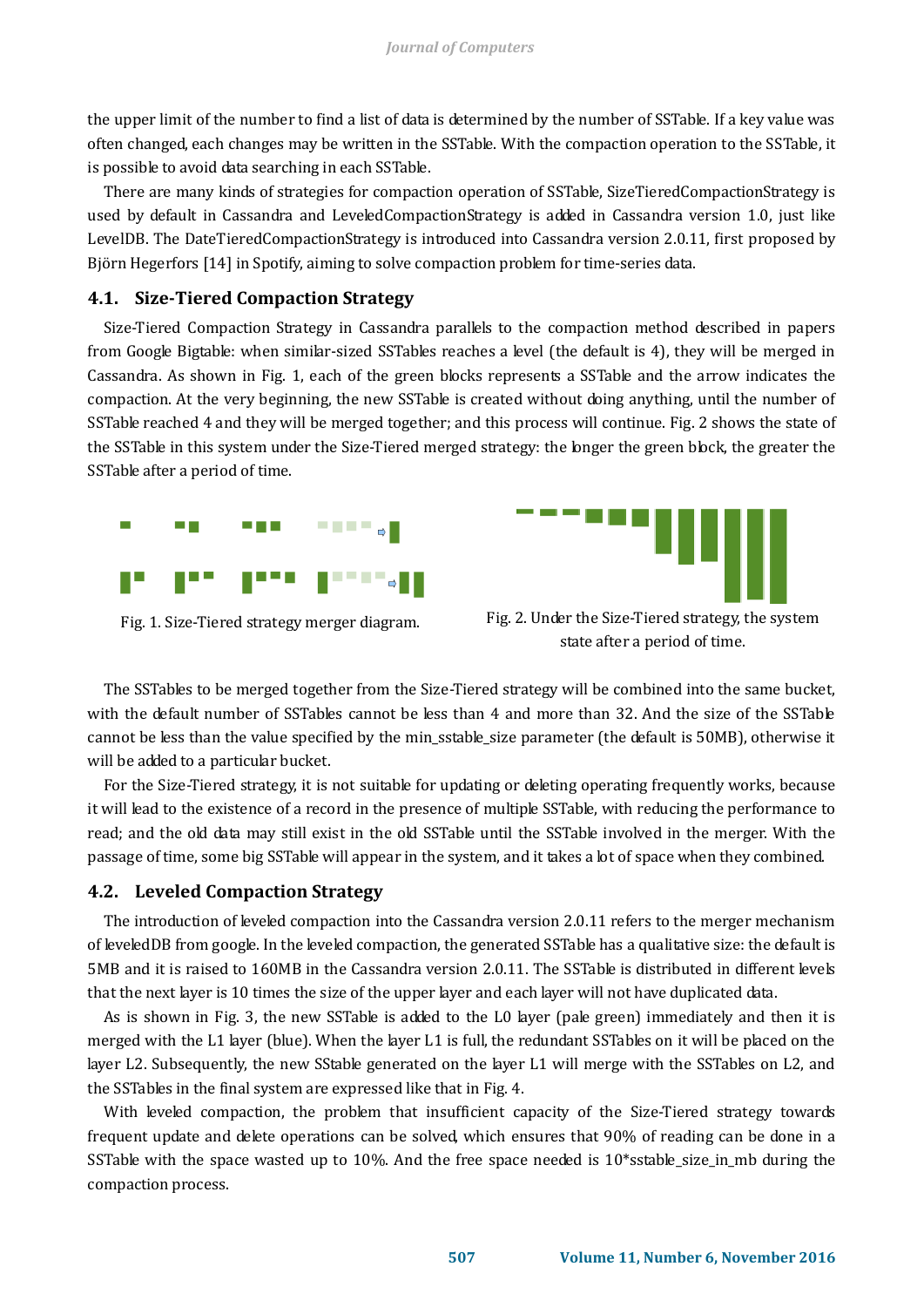

The I/O operation, the compaction process requiring for more, is the main drawback of the leveled compaction; and the use of leveled compaction is not a good choice if the system I/O has a great pressure. In addition, leveled compaction may continue to generate on the layer L0 and a large number of small files will keep in stock under the scene of more write and less read, which leads to a decline in system performance.

## **4.3. Date-Tiered Compaction Strategy**

Date-Tiered strategy is the latest addition to the Cassandra in the compaction strategies , and the basic idea is that the data of the SSTable will be classified into different time windows along with the compaction operations, which guarantees that the new data and old data will not be mixed together. The compaction process is shown in Fig. 5 below.



It can be seen in this case that the time window moves along with time. The SSTable are ranged in sequence by the age of its earliest data (calculated by min timestamp) , with the latest data on the right. As the phase 1shown above, no time window contains 4 SSTable (the number how many SSTable will trigger compaction to configure a time window by min\_threshold at least), so as to there will not be the compaction process. In phase 2, there is a time window containing four SSTable, in which the SSTable will be merged into one. In phase 3, there will be a window containing four SSTable with the time of moving forward and the SSTable will be merged again.

## **5. Comparison of Different Compaction Strategies**

## **5.1. Description of Experimental Problems**

In the practical application of time series data system, the data is time-series data and its scale is very large. The new data is frequently inserted, and the inserted part is rarely updated. In addition, consumers use the data from only a sort of time window, other than out-of-date data. Consequently, there will be an expiration time TTL when the data is inserted during the time-series data caching system. However, according to the characteristics of Cassandra itself, it is not easy to delete the out-of-date data, and the delete operation will not be executed immediately, but to delete the unwanted data in the Compaction process.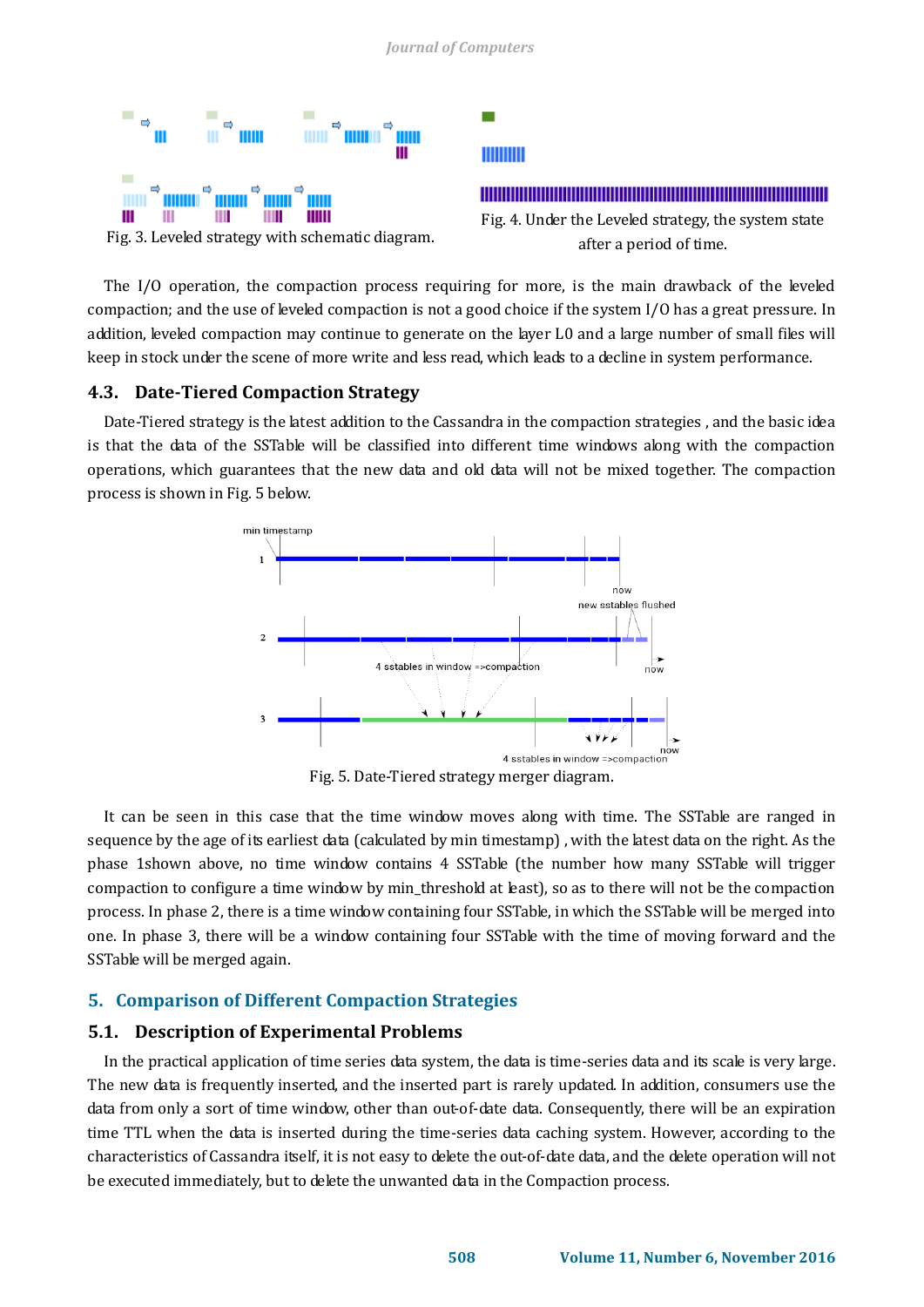Through the researching process of compaction and the background of the time-series data from the data system, the following problems are found:

During the compaction process of Cassandra, the SSTable having all expired data is also added to the merger process, but the fact is that it will be deleted directly without participating in the merger to bring the consumption of resources.

The Size-Tiered strategy and Leveled strategy are merged by default in SSTable, and there is no need to take account of time during the compaction process. For the time-series data, it has a relationship with the time sequence, which is a very important factor. If the time parameter is used as a kind of parameters to search data, such as query of certain recent physical quantities within an hour (It is very common in the practical application), the Size-Tiered and Leveled strategy will not have a good performance.

Without considering the time factors, the Size-Tiered and Leveled strategy will lead to a mix of the old and new data in SSTable, which means that there will be new data inserted as well as the data for a long time. And this will result in the deletion difficulty of out-of-date data.

A new kind of compaction algorithm is going to be achieved for time series data to improve the system performance, but to find by referring to relevant material that the DateTieredCompactionStrategy algorithm [15] for this kind data in the new version of Cassandra 2.0.11. After the research, it is found that the DateTieredCompactionStrategy theory is very suitable for time-series data system, and it will improve the system performance. But the theory needs to be proved by practice. Therefore experiments are designed to explore the effects of different compaction strategies on the performance of the system under real conditions; it will come to the real and general conclusions according to the experimental facts. Then we need to analyze the causes of the problem and explore the way how to improve the design.

## **5.2. Experiment Schemes**

## **5.2.1. The Experimental Environment**

The experiments will be tested on three real machines and the RedHat operating system for each of the memory of the machine is 32G. The Cassandra cluster is deployed on this three machines, with setting the copy factor of keyspace to 3. The service data is imported into the system by a desktop machine running Windows and written into the Cassandra cluster by network connection.

## **5.2.2. Specific Experimental Methods**

Simulating the application environment of this system, the same type of time series data will be written into the Cassandra ceaselessly in the next few hours (keep the data in the same column family), with the data inserted into the same line but not the column name; and then the performance to read the data can be measured by the number of SSTable in the system. Therefore, it needs to look up in all the SSTable to read a single data under this situation, and the more SSTable, the more the read performance affected. In this experiment, a total of five different tests was carried out, with different compaction strategy or parameters used each time, and the system logs and other relevant data generated by Cassandra from each test were collected. The total amount of the non-decoded data for each test is about 171G, and the expiration time is setting to 2 hours. The five experimental setups are shown in Table 1:

| Table 1. Experimental Setup |                              |                         |
|-----------------------------|------------------------------|-------------------------|
| Test names                  | Application strategies       | Parameter settings      |
| $DT-1$                      | DateTieredCompactionStrategy | base time seconds=3600  |
| $DT-2$                      | DateTieredCompactionStrategy | base time seconds=7200  |
| $DT-4$                      | DateTieredCompactionStrategy | base time seconds=14400 |
| LC                          | LeveledCompactionStrategy    | the default             |
| ST                          | SizeTieredCompactionStrategy | the default             |

| Table 1. Experimental Setup |  |
|-----------------------------|--|
|-----------------------------|--|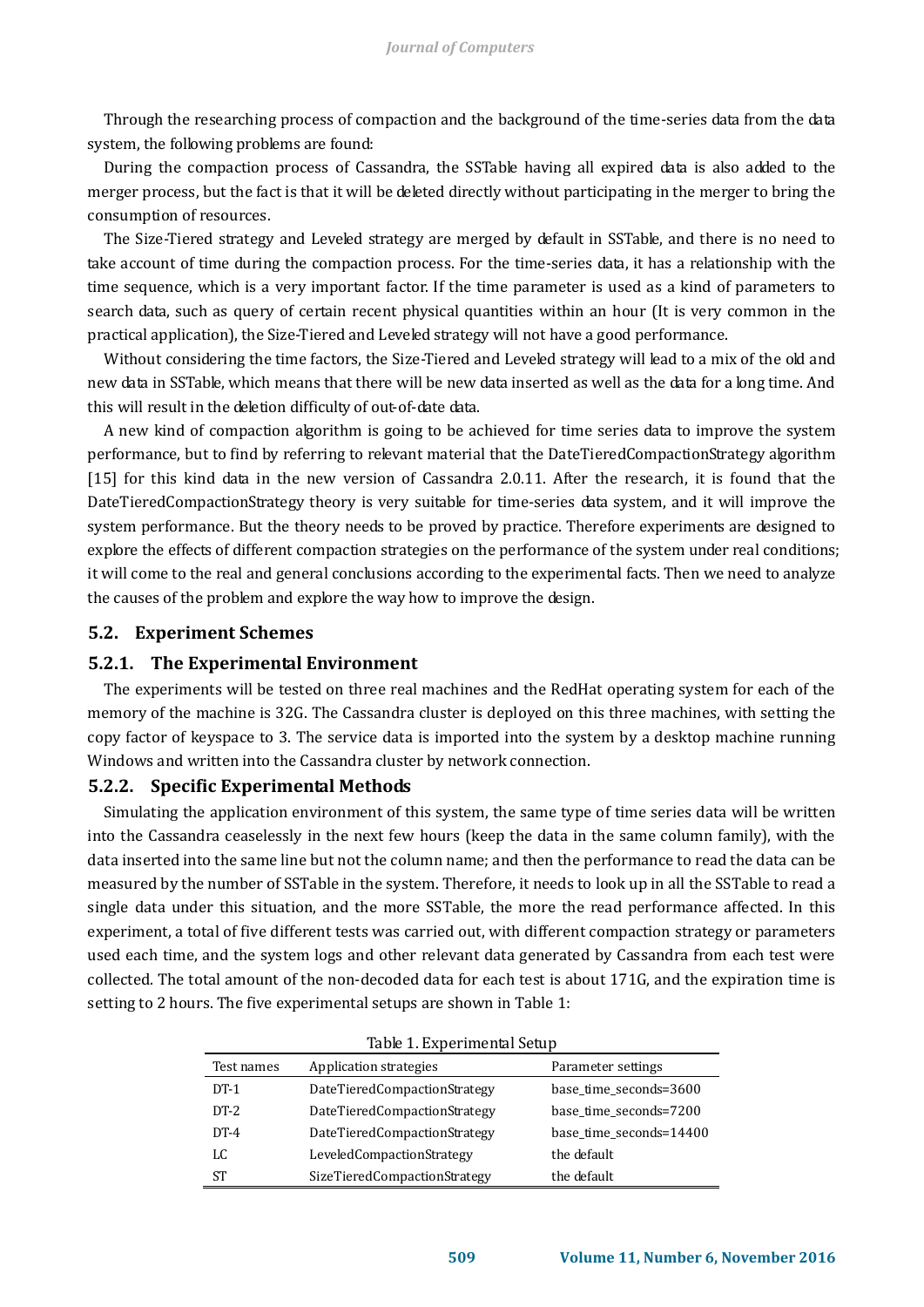During the 5 tests exploring the time-series data, the performance status from the effect of different compaction strategies on the system performance and the compaction strategy of DateTieredCompactionStrategy designed for time-series data will be settled when the base\_time\_seconds parameter values are less than and greater than or equal to the expiration time of data (TTL). In the specific experiment, the strategy described above will not be implemented in the system table and other related tables.

## **5.3. Experimental Results and Analysis**

With the experiment completed and the experimental data collected in the process of each test, analysis of coding for Cassandra system log, the results are obtained as following:

As is shown in Fig. 6, the figure shows that there is no longer a new SSTable produced and a compaction operation triggered when the write of data to the Cassandra is completed and the comparison of the three physical quantity, 5 times experimental stability data, write time and the number of stable SSTable, when the system reach a stable state. Among them, the stable data indicated that the total size of the SSTable data file on the disk (The more the number, the more the redundant data) and write time represents the time spent of the 171G encoded data to write on the Cassandra, and along with that the number of the stable SSTable indicating the number of SSTable under a steady state.



Fig. 6. Comparison of macroscopic physical quantities.

- a) The experimental data show that the write of the same amount of data, the time of the Size-Tiered strategy is significantly longer than the rest when compared with the other experiments. Therefore, with the application of Size-Tiered strategy, the write performance of Cassandra is not very good.
- b) To set the base time seconds of Date-Tiered to 3600 seconds (an hour) in the test DT-1 indicating that the total size of the SSTable files on disk is about 2 times the number of other tests. Through the analysis of the causes of the situation, it is found that the number of the SSTable is necessary to achieve four by default to trigger compaction. So the first and the second time window can quickly meet the compaction conditions to merge, and the window behind will be harder to perform the compaction. With the detailed information of the SSTable files on the disk in the final steady state of the test DT-1, in which two SSTables reached the third window but did not merge owing to the compaction dissatisfaction, and these data are in fact already expired and should be deleted. The size of these expired data is about 9G and the existence of these redundant data directly led to the results of the tests shown in Fig. 6.
- c) In the five tests, the number of stable SSTable is more than the other four tests during the application of the Leveled strategy. According to the description of several strategies above, it is easy to know that the sizes of the SSTable generated by the Size-Tiered and Date-Tiered strategies are larger than the size of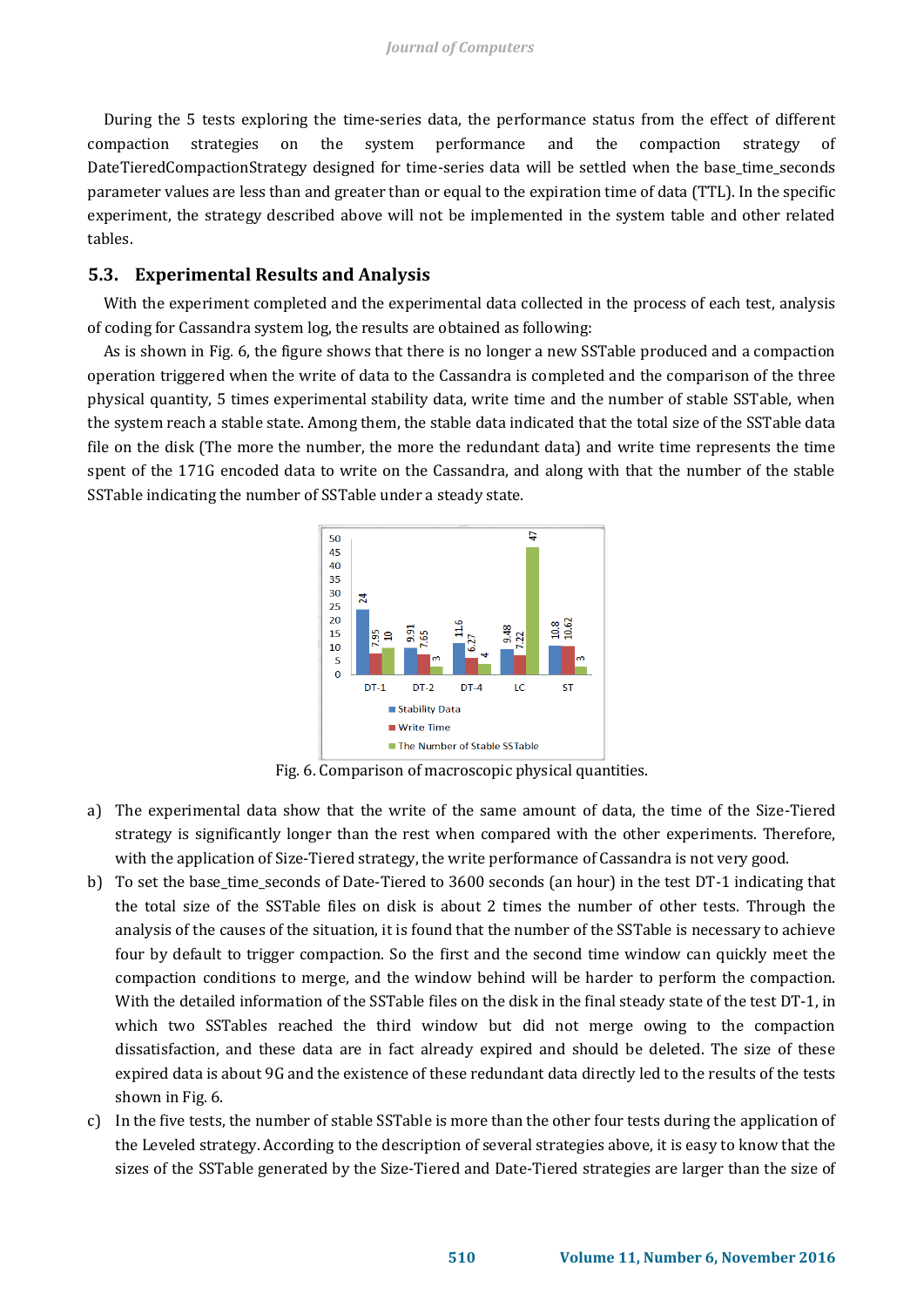the SSTable generated by the Leveled strategy. Therefore, the number of SSTable will be larger naturally in the case of the same total size of the data. So for this kind of continuous insertion and less updating application background in the test, the Leveled strategy is not suitable and it will lead to the decline of reading performance.

d) According to several indicators, the test DT-2, applying Date-Tiered strategy and setting base time seconds to 7200 seconds (the same with expiration time), has the optimal system performance.

## **6. Conclusion**

In this chapter, we explore the effect of different compaction strategies on the system performance with the time-series data and analyze the experimental results. According to the experiment results, we can draw the conclusion: the Date-Tiered strategy could be better applied to the environment of time-series data and it is conducive to the data query based on the time condition. It is more convenient to delete the expiration time settled data, with better performance. Therefore, the large data-caching system can migrate the Cassandra to high level versions, in order to improve the system performance by applying the Date-Tiered strategy.

## References

- [1] Lakshman, A., & Malik, P. (2010). Cassandra: A decentralized structured storage system. *Acm Sigops Operating Systems Review, 44(2)*, 35-40.
- [2] Guster, D. C., Schmidt, M. B., & Rice, E. P. (2014). An empirical assessment of performance and scalability of decentralized disk storage for real-time business applications. *Journal of International Business Disciplines, 9(1),* 49-60.
- [3] Golab, L., & Zsu, M. T. (2003). Issues in data stream management. *Acm Sigmod Record, 32(2),* 5-14.
- [4] Tucker, P., Maier, D., & Sheard, L. T. (2002). Fegaras: Enhancing relational operators for querying over punctuated data streams*. Proceedings of the 28th Very Large Data Bases Conference.*
- [5] Jin, C. Q., Qian, W. N., & Zhou, A. Y. (2004). Analysis and management of streaming data: A survey. *Journal of Software, 15(8),* 1172-1181.
- [6] [Brady Gentile.](http://academy.datastax.com/users/bmgentile) (2015, June). Getting Started with Time Series Data Modeling. Retrieved June, 2015, from http://academy.datastax.com/demos/getting-started-time-series-data-modeling/
- [7] Cattell, R. (2010). Scalable sql and nosql data stores. *Acm Sigmod Record, 39(4),* 12-27.
- [8] Chang, F., Dean, J., Ghemawat, S., Hsieh, W. C., Wallach, D. A., & Burrows, M., *et al.* (2006). Bigtable: A distributed storage system for structured data. *Proceedings of the 7th Conference on Usenix Symposium on Operating Systems Design and Implementation: Vol. 7* (pp. 205-218).
- [9] Decandia, G. (2007). Dynamo: amazon's highly available key-value store. *Proceedings of SOSP*: *Vol. 41* (pp. 205-220).
- [10] Lakshman, A., & Malik, P. (2009). Cassandra: structured storage system on a P2P network. *Symposium on Principles of Distributed Computing* (p. 5).
- [11] Boyd, S., Ghosh, A., Prabhakar, B., & Shah, D. (2006). Randomized gossip algorithms. *IEEE Transactions on Information Theory, 52(6),* 2508-2530.
- [12] Slee, M., Agarwal, A., & Kwiatkowski, M. (2007). Thrift: Scalable cross-language services implementation. *Facebook White Paper*.
- [13] Lu, G., Debnath, B., & Du, D. H. C. (2011). A forest-structured bloom filter with flash memory. *Mass Storage Systems & Technologies,* 1-6.
- [14] [Björn, H.](https://labs.spotify.com/author/bj0rnen/) (2014, December). Date-Tiered compaction in Apache Cassandra. Retrieved December, 2014,